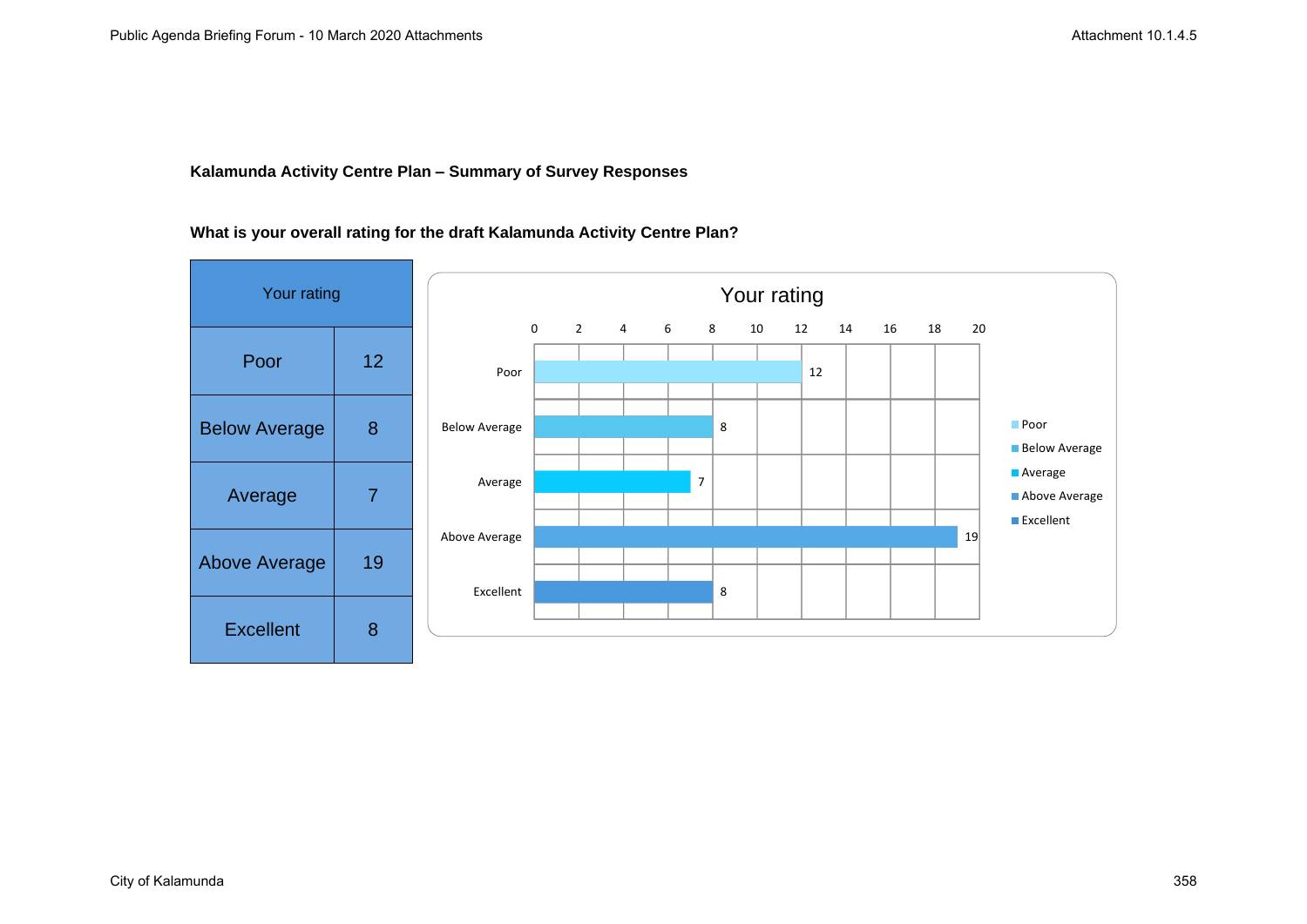#### **How much do you agree with the draft plan's vision statement?**

"Kalamunda is a place borne of community spirit with a strong connection to its heritage. The town centre serves as a gateway to the hills and as a hub connecting both locals and visitors alike. Its natural bushland setting, and traditional village atmosphere are a platform to enhance Kalamunda's unique offerings, activities and events and provides spaces for community interactions and neighbourhood conversations." Strongly disagree 2 Disagree | 5 Don't know 1 4 Agree 22 Strongly agree | 21

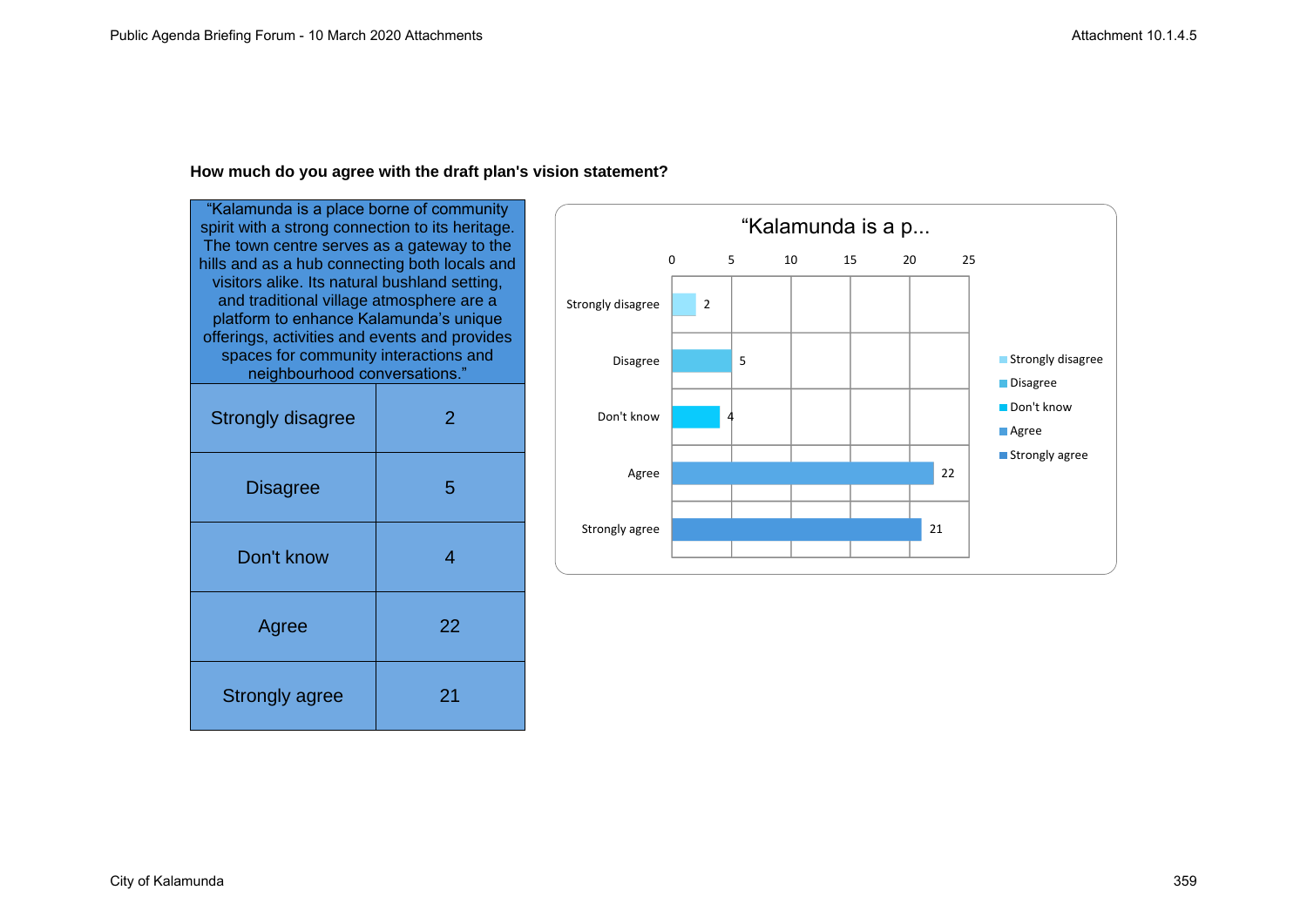

## **How do you rate the Kalamunda Activity Centre Plan across the following items?**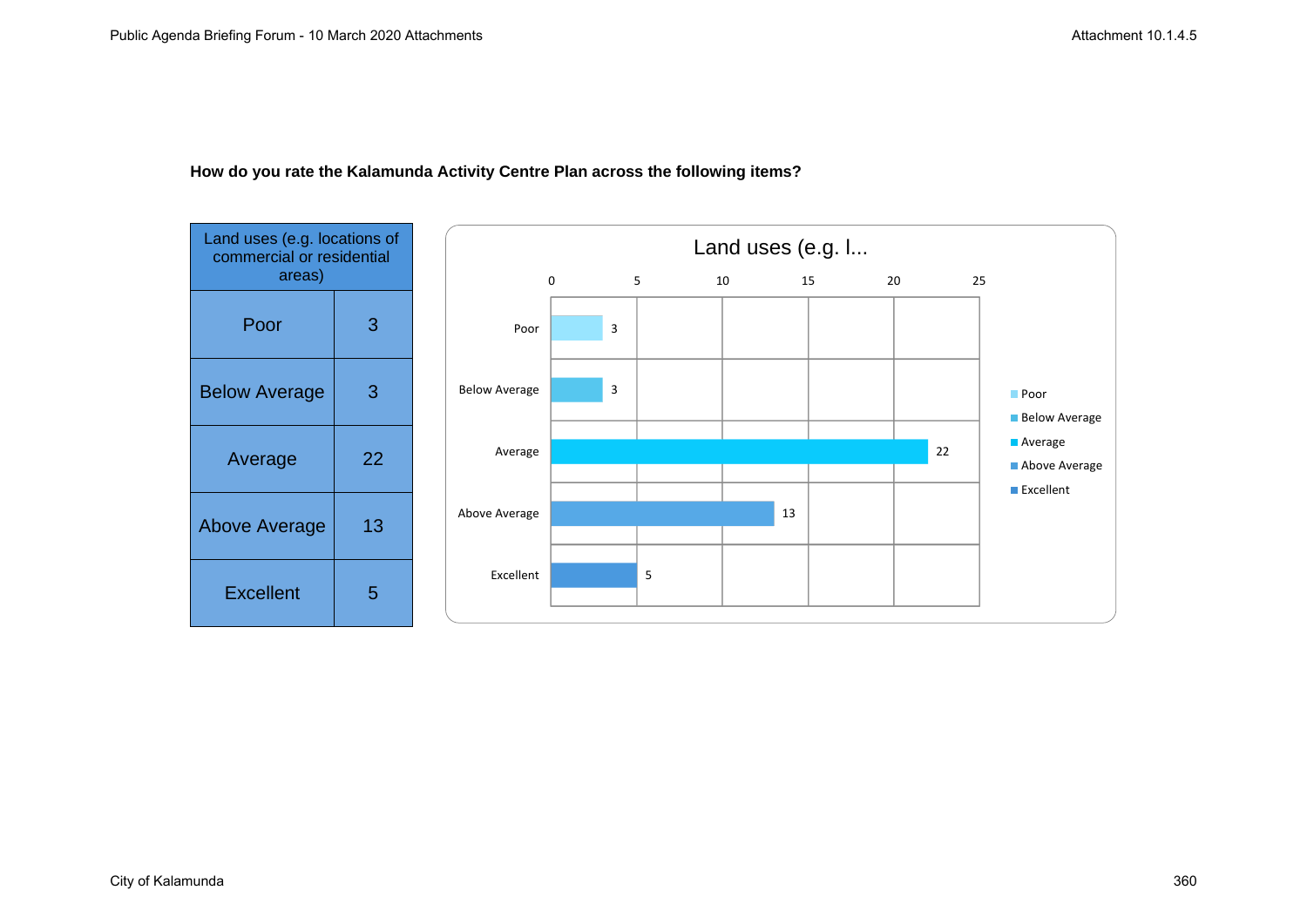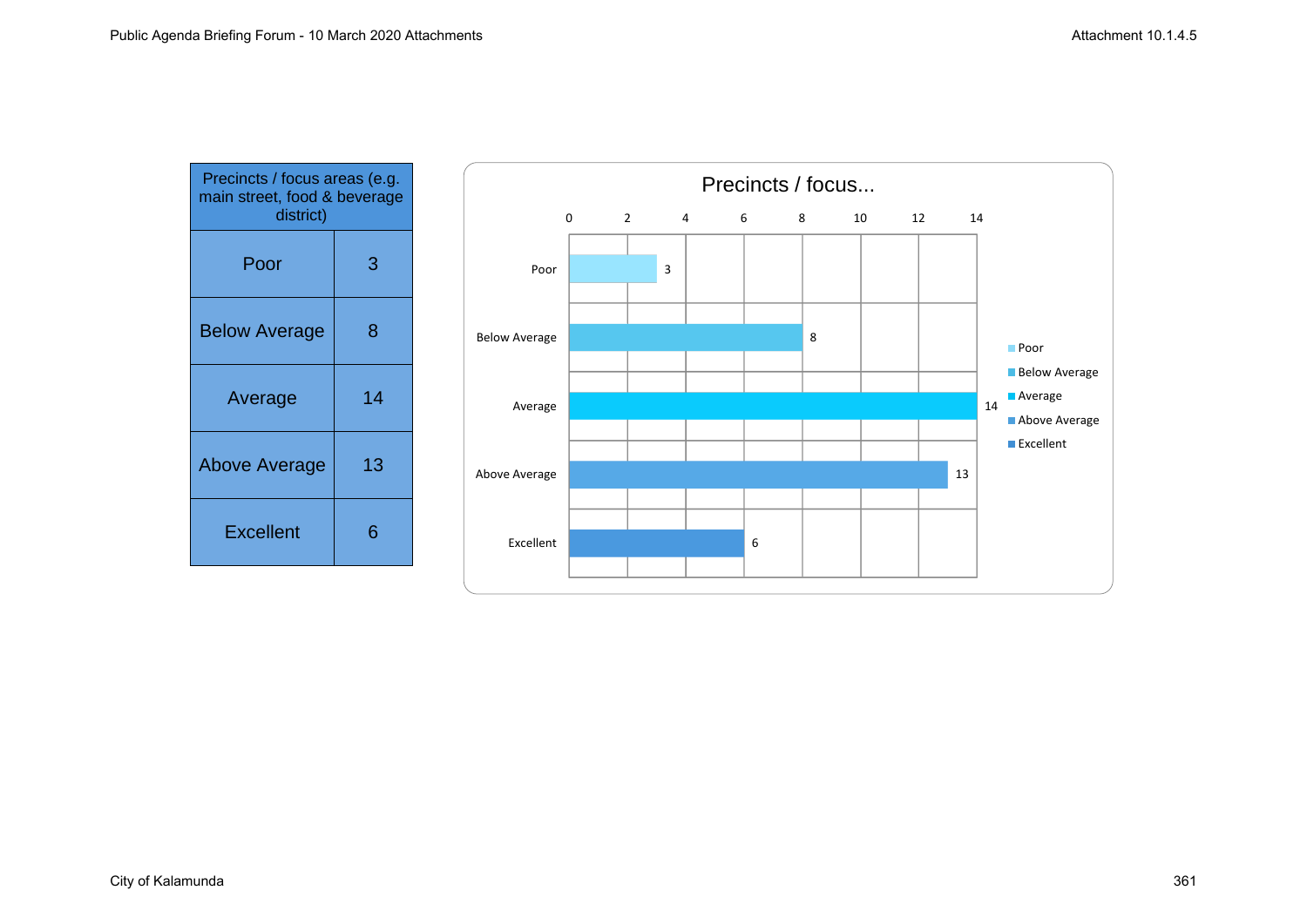| <b>Prominent sites</b><br>(development opportunity<br>locations) |    |
|------------------------------------------------------------------|----|
| Poor                                                             | 3  |
| <b>Below Average</b>                                             | 8  |
| Average                                                          | 16 |
| Above Average                                                    | 14 |
| <b>Excellent</b>                                                 | 3  |

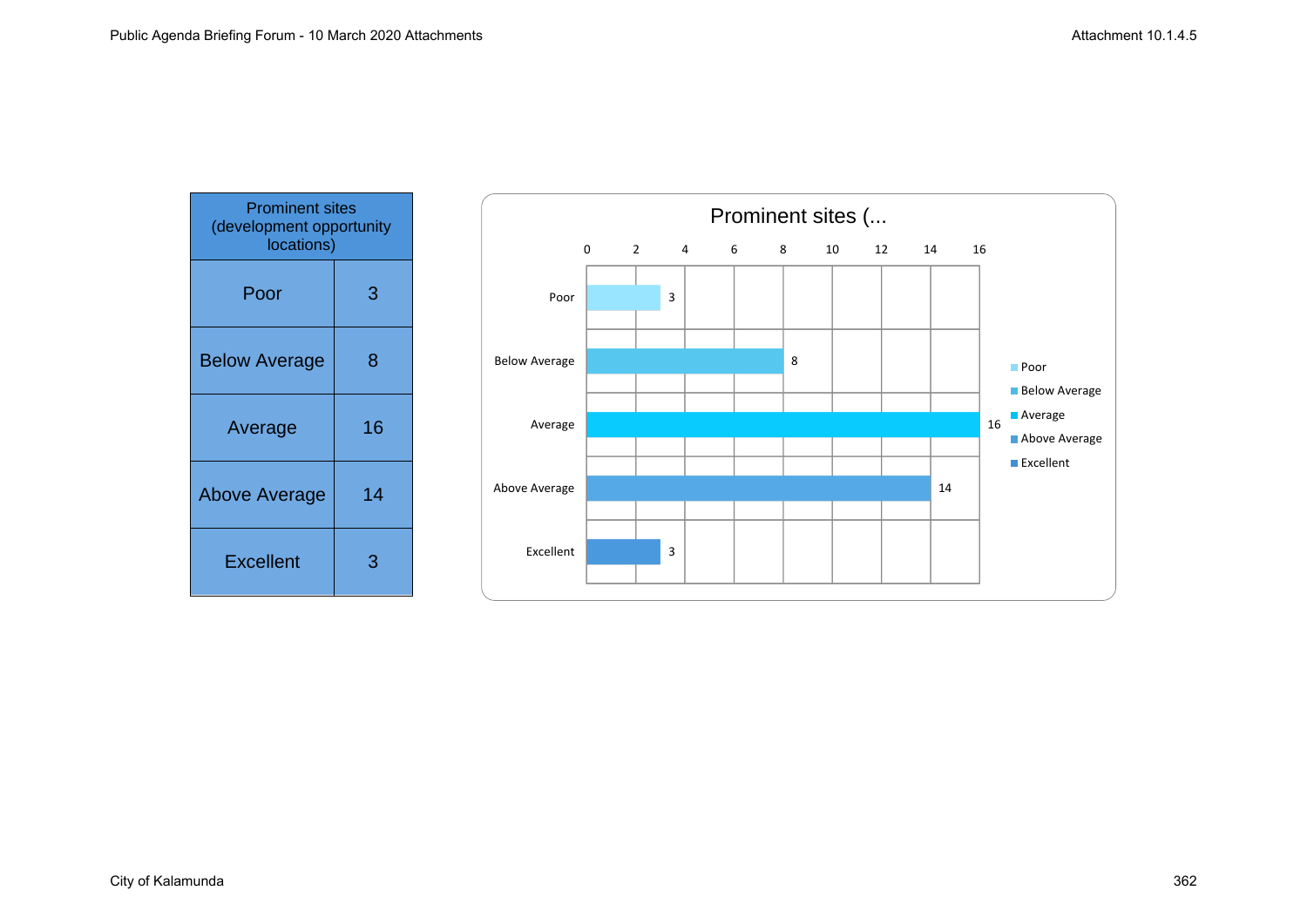| Local development plan<br>areas (sites proposed for<br>special planning controls) |    |
|-----------------------------------------------------------------------------------|----|
| Poor                                                                              | 3  |
| <b>Below Average</b>                                                              | 11 |
| Average                                                                           | 13 |
| <b>Above Average</b>                                                              | 13 |
| <b>Excellent</b>                                                                  | 4  |

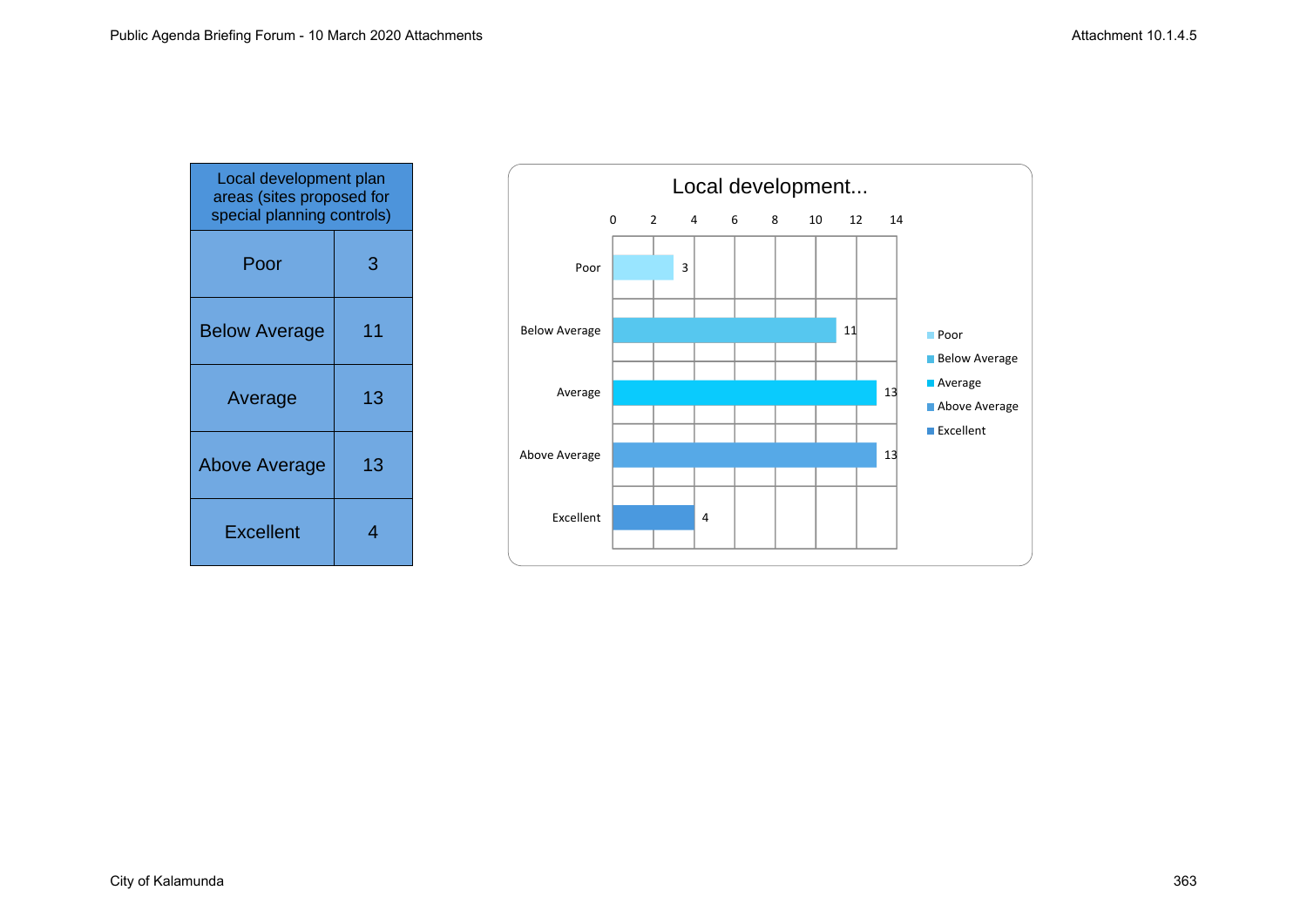

# **How do you rate the 'Built Form Design Guidelines' (Appendix A)?**

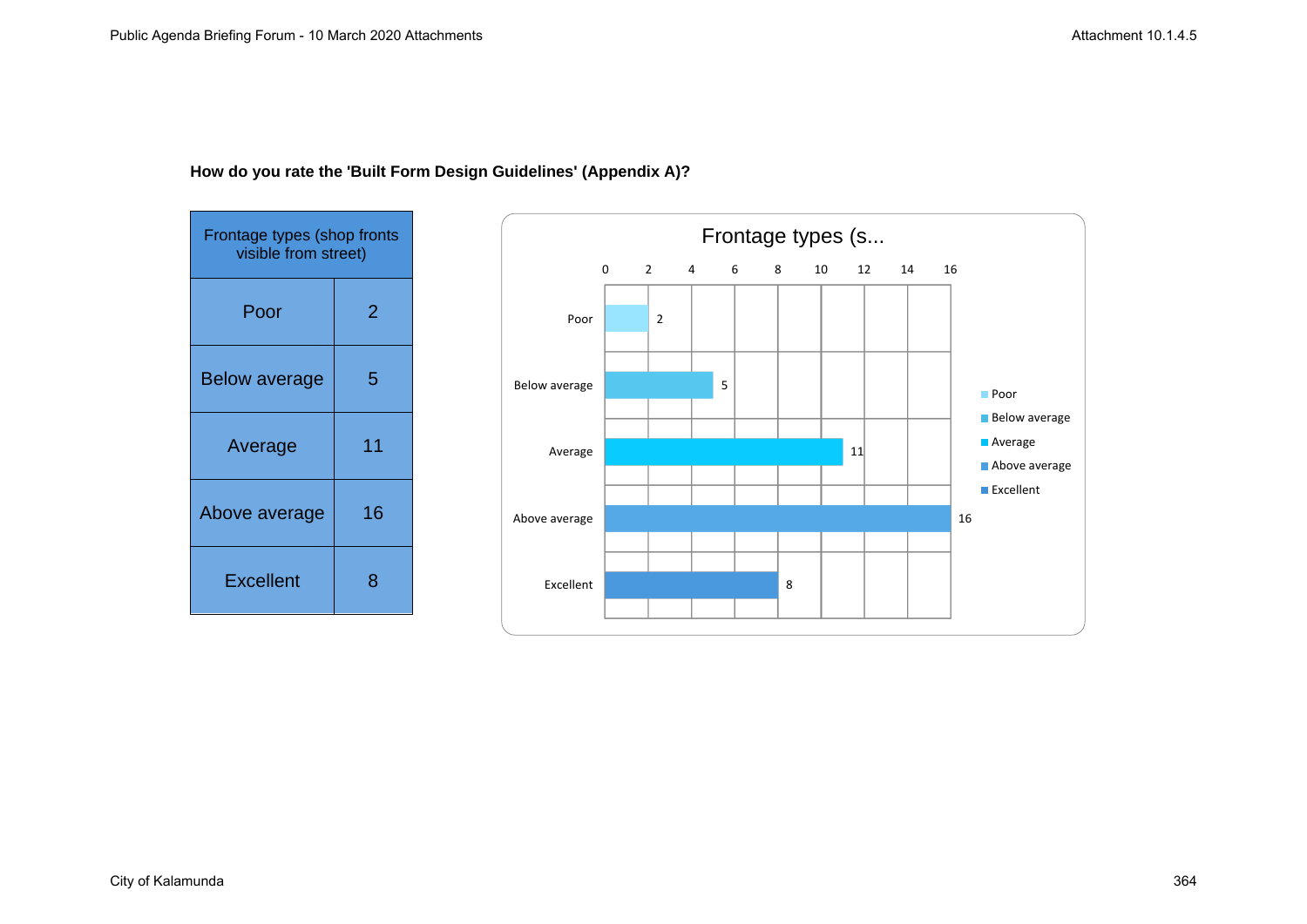| Built form controls (e.g. building<br>height, character) |    |
|----------------------------------------------------------|----|
| Poor                                                     | 10 |
| <b>Below average</b>                                     | 4  |
| Average                                                  | 9  |
| Above average                                            | 18 |
| <b>Excellent</b>                                         | 2  |

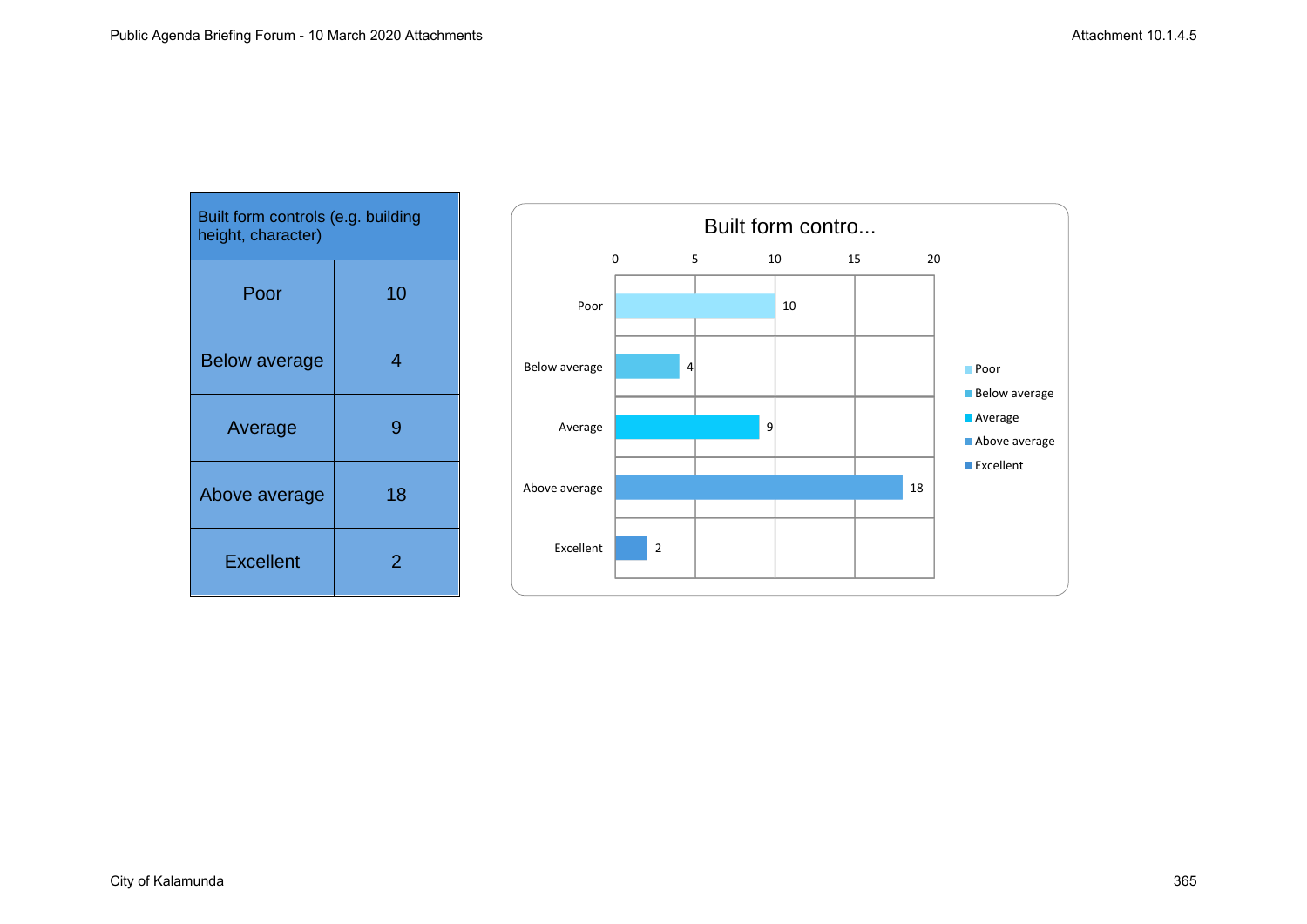| Site and building design<br>principles (sustainability,<br>landscaping) |    |
|-------------------------------------------------------------------------|----|
| Poor                                                                    | 5  |
| <b>Below average</b>                                                    | 6  |
| Average                                                                 | 8  |
| Above average                                                           | 19 |
| <b>Excellent</b>                                                        |    |

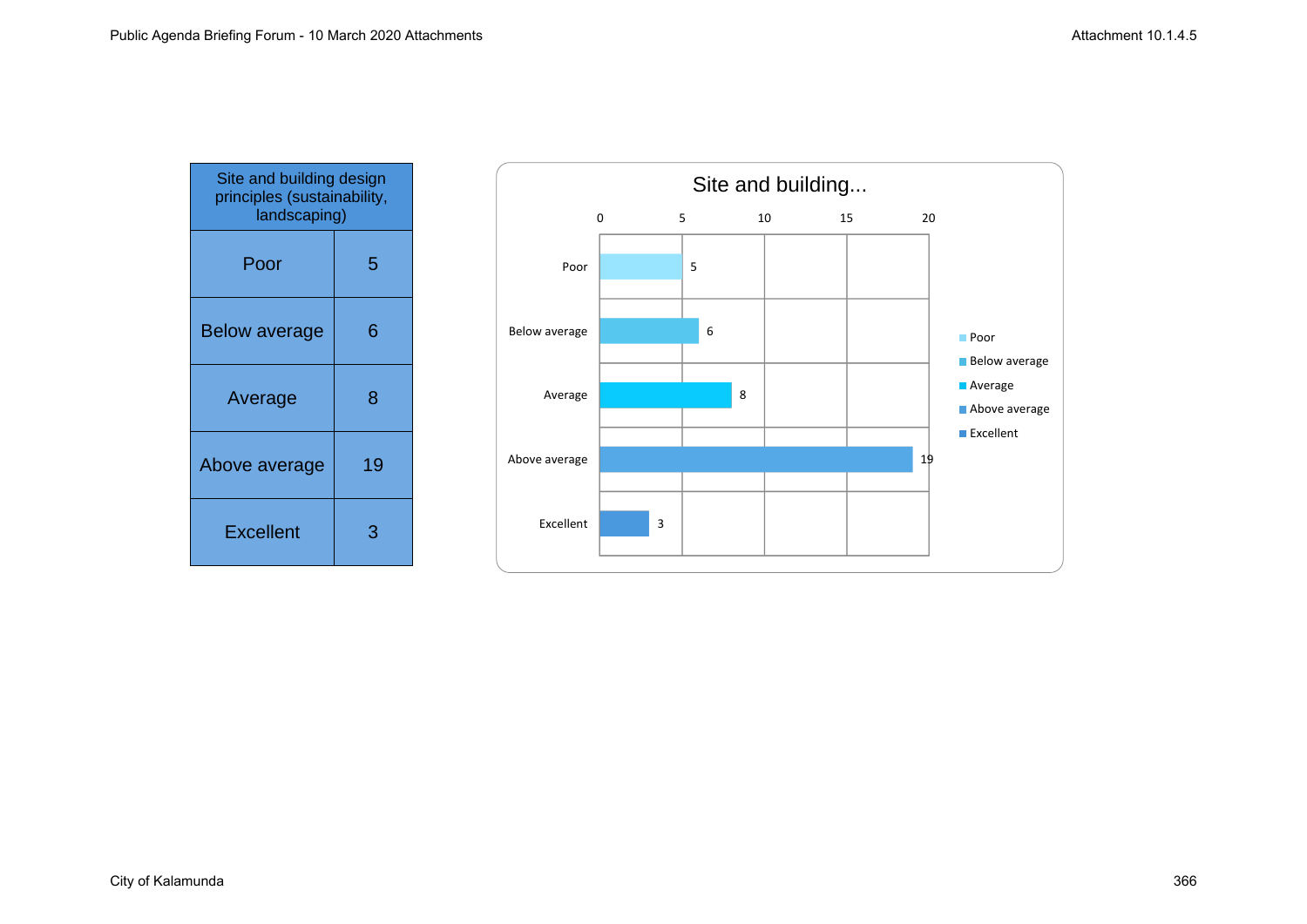

## **How would you rate the following aspects of the 'Landscape Master Plan' (Appendix H)?**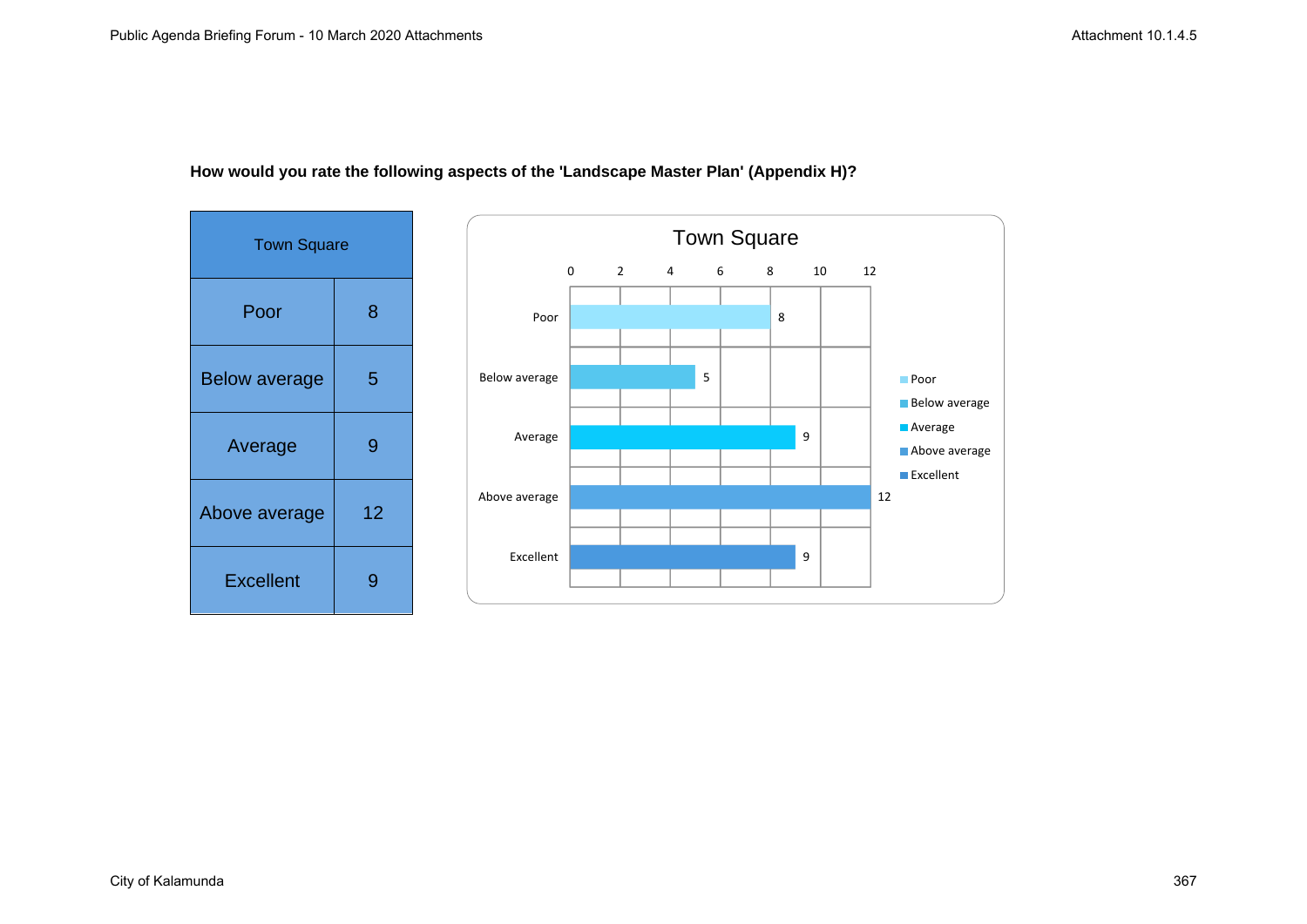| <b>Main Street</b>   |    |
|----------------------|----|
| Poor                 | 6  |
| <b>Below average</b> | 4  |
| Average              | 11 |
| Above average        | 12 |
| <b>Excellent</b>     | 10 |

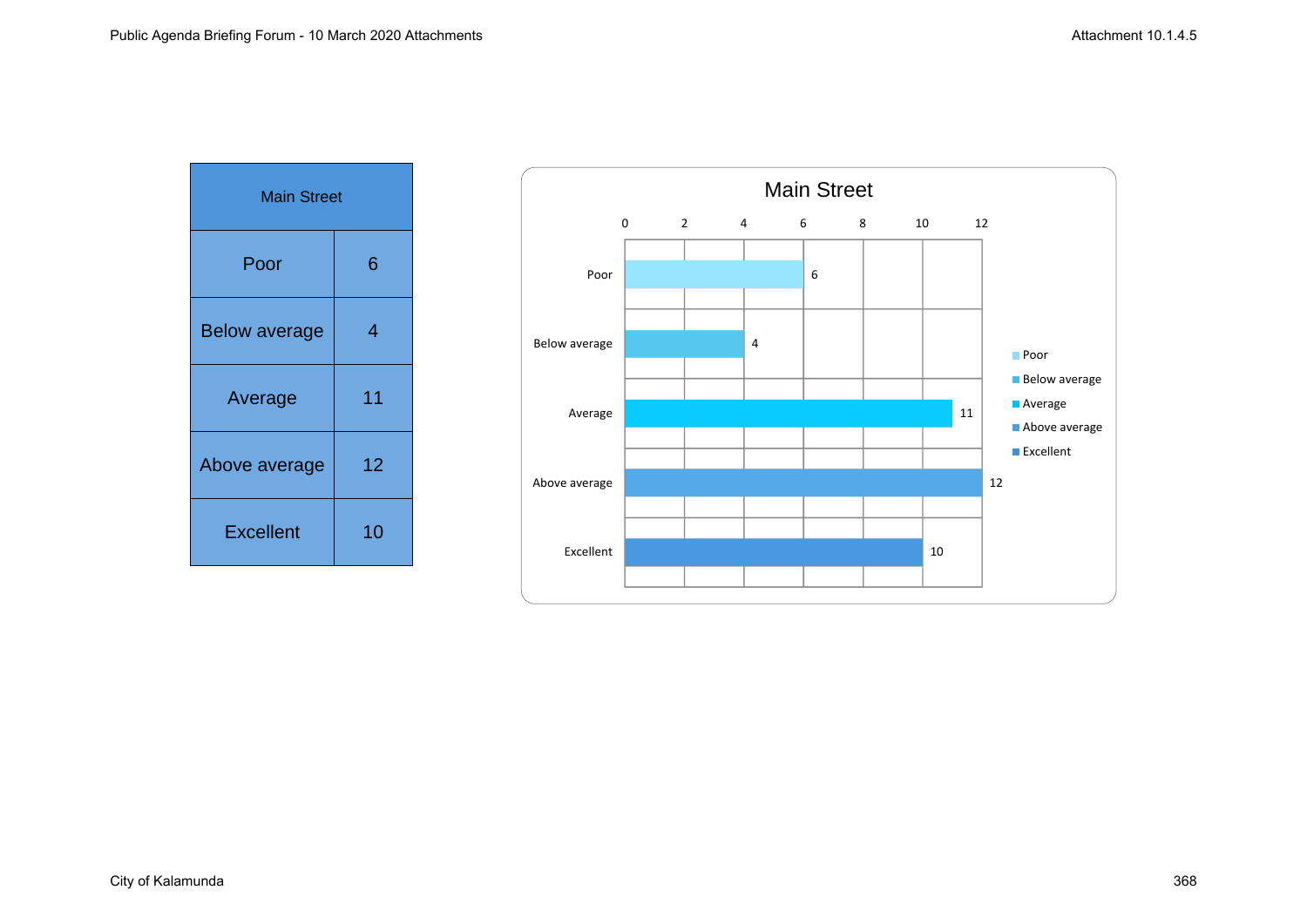| <b>Barber Street and Green</b><br><b>Square Gardens</b> |    |
|---------------------------------------------------------|----|
| Poor                                                    | 6  |
| <b>Below average</b>                                    | 5  |
| Average                                                 | 5  |
| Above average                                           | 16 |
| <b>Excellent</b>                                        | 11 |

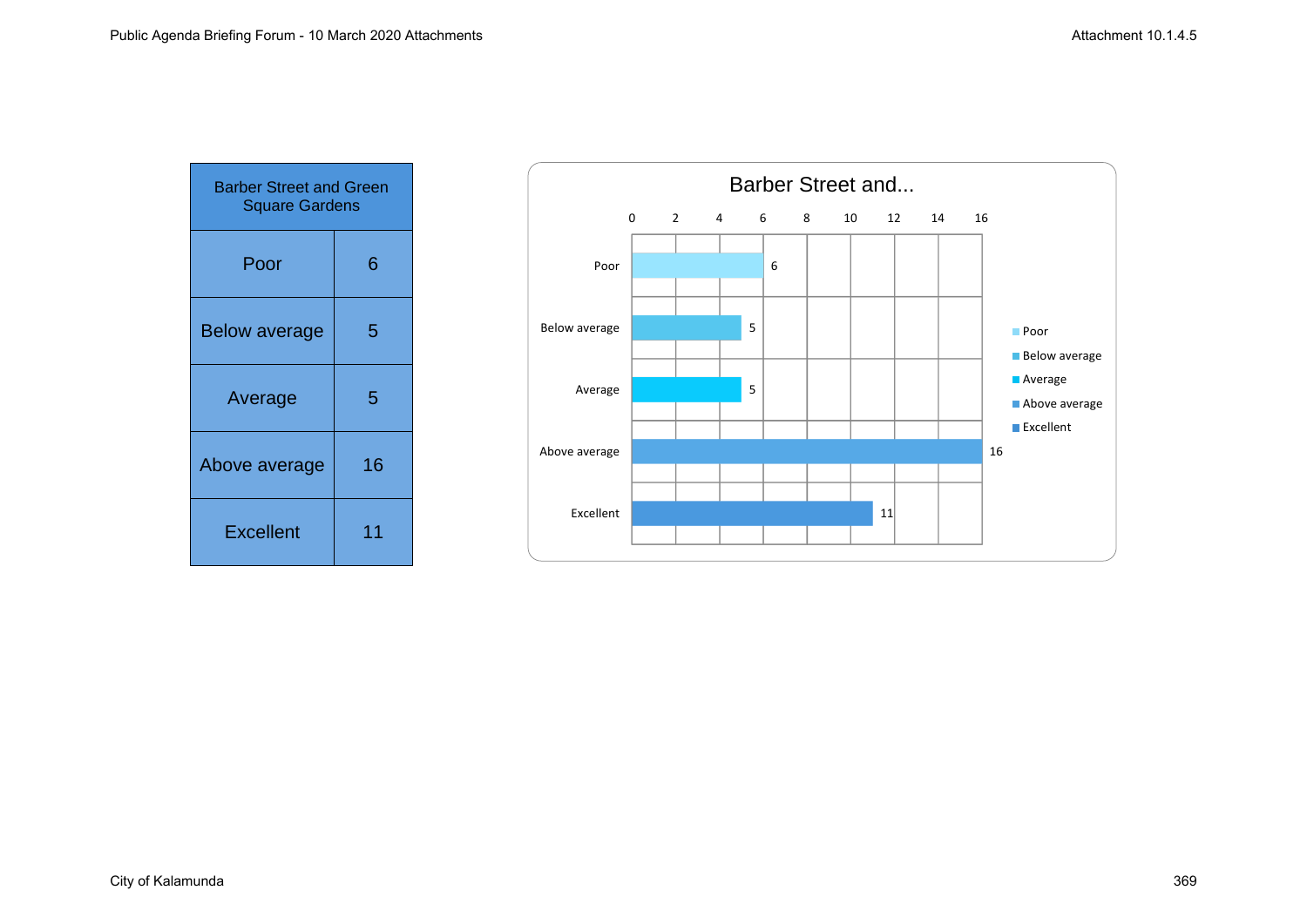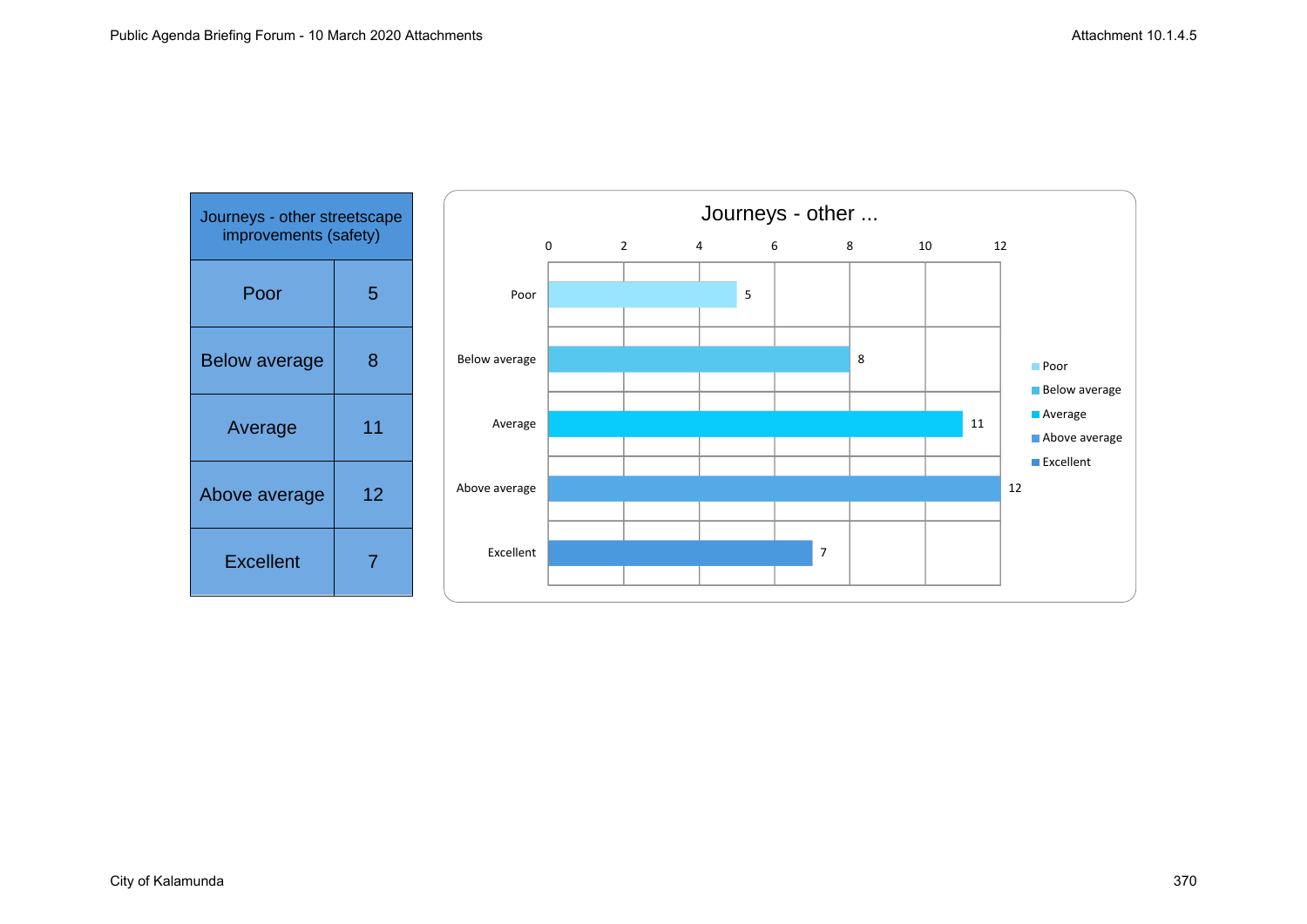| What best describes you?                 |    |
|------------------------------------------|----|
| <b>Visitor to</b><br>Kalamunda           | З  |
| Resident of<br>Kalamunda                 | 45 |
| <b>Business</b><br>owner in<br>Kalamunda | 10 |
| Land owner in<br>Kalamunda               | 15 |
|                                          |    |

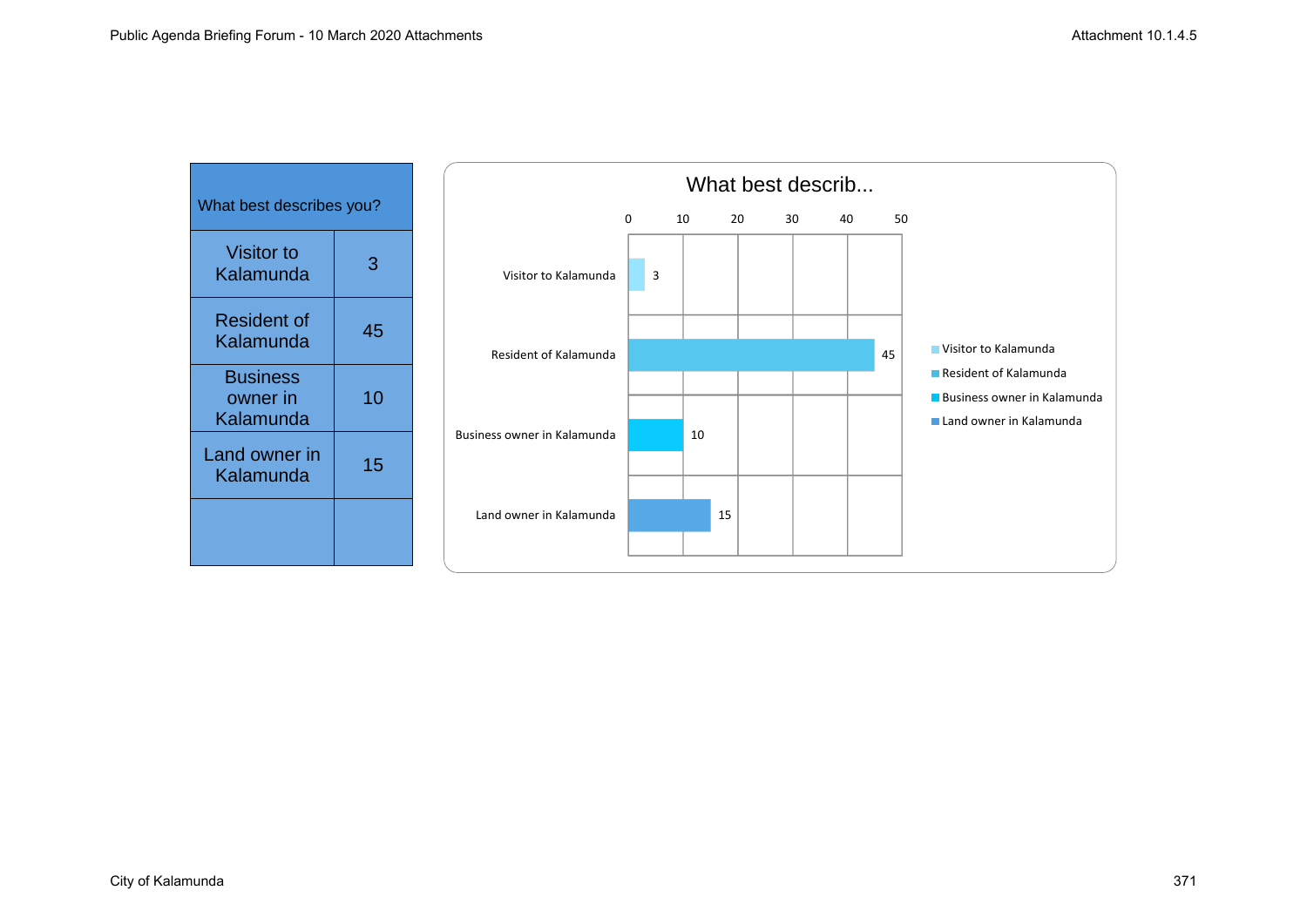